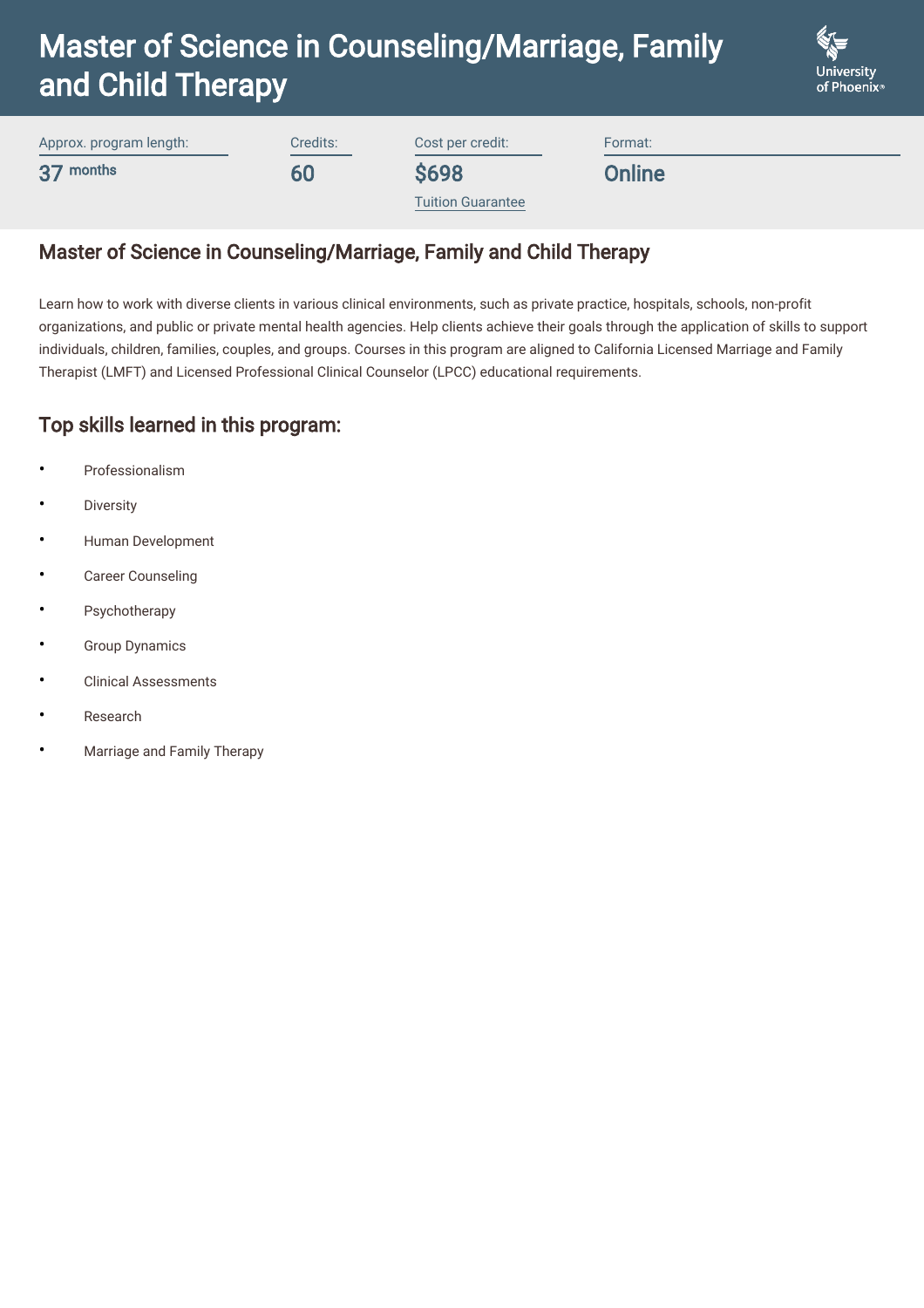

Projected job growth:

#### 16%

According to Bureau of Labor Statistics

### What can you do with a Master of Science in Counseling/Marriage, Family Clinical Therapy?

An MSC/MFCT can prepare you for:

- **Counselor**
- Clinical Therapist
- Family Therapist
- Marriage and Family Therapist (MFT)
- Licensed Marriage and Family Therapist (LMFT)

According to the [Bureau of Labor Statistics,](https://www.bls.gov/ooh/community-and-social-service/marriage-and-family-therapists.htm) job growth for marriage and family therapists (MFTs) is projected to be much faster than average between 2020 and 2030.

BLS projections are not specific to University of Phoenix students or graduates.

Program handbook:

[Master of Science in Counseling/Marriage, Family Clinical Therapy Program Handbook \(Online\)](https://www.phoenix.edu/content/dam/uopx/doc/mfct-online-program-handbook.pdf)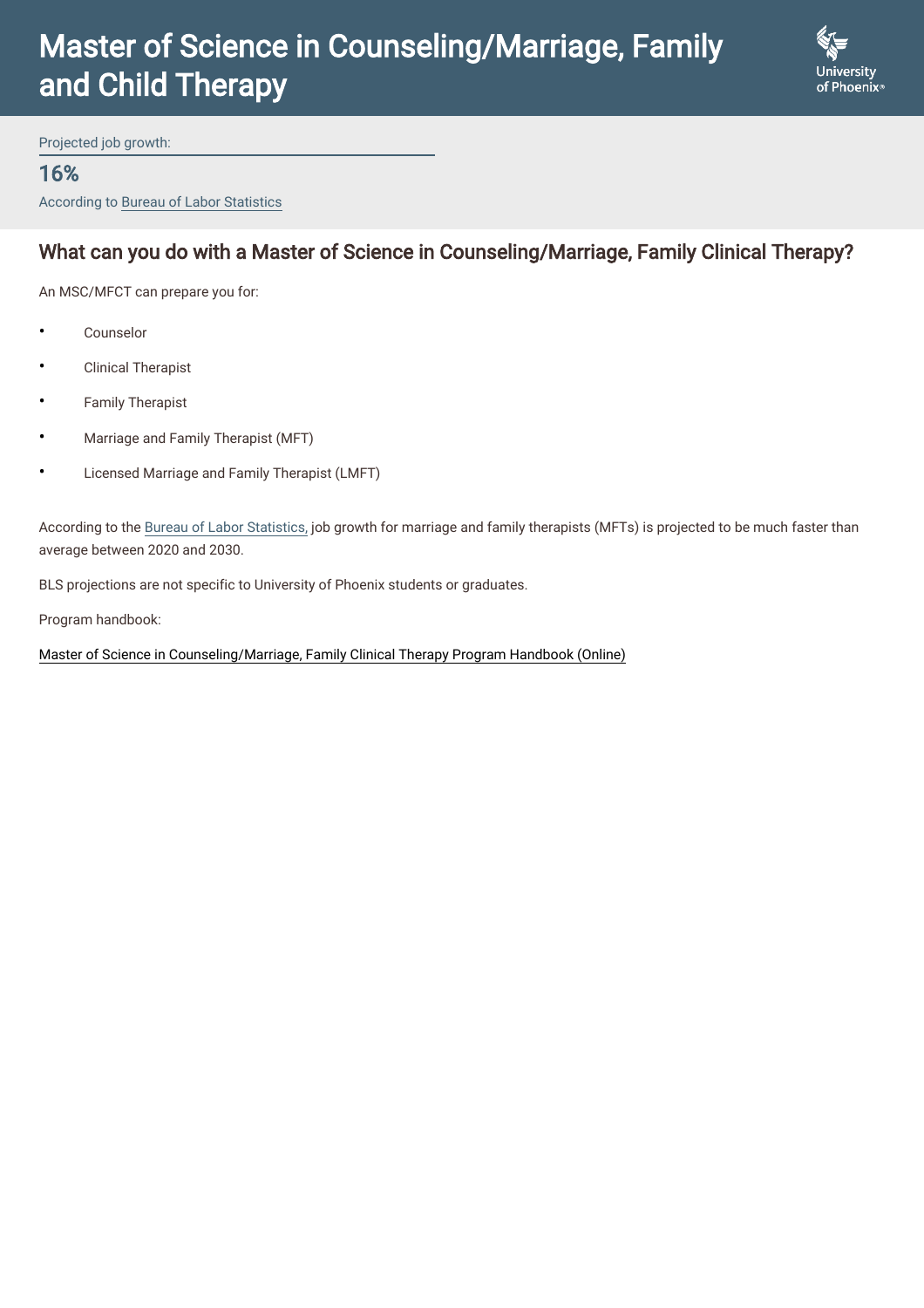

Total credits required:

#### 60

#### Requirements and prerequisites

You'll need 60 credits to complete this Master of Science in Counseling degree.

#### 22 Core courses

The Master of Science in Counseling/Marriage, Family features 22 core courses to develop the confidence and skills needed in a clinical mental health environment.

- MFCC/504: Individual and Family Development Across the Life Span
- MFCC/506: Personality Theories and Counseling Models
- MFCC/553CA: Legal And Ethical Issues in Counseling
- MFCC/510CA: Multicultural Counseling
- MFCC/525: Research Methods in Counseling
- MFCC/538: Psychometrics
- MFCC/544: Introduction to Clinical Assessment
- MFCC/548: Psychopathology: Advanced Clinical Assessment
- MFCC/554: Individual Counseling
- MFCC/503: Graduate Portfolio II
- MFCC/557: Family Systems Theory and Intervention
- MFCC/564: Human Sexuality and Couples Counseling
- MFCC/568: Group Counseling
- MFCC/522: Psychopharmacology
- MFCC/563: Dependency and Addictions
- MFCC/541: Career and Vocational Counseling
- MFCC/537: Child and Adolescent Counseling
- MFCC/567: Seminar in Marriage and Family Counseling
- MFCC/505: Graduate Portfolio III
- MFCC/592: Practicum
- MFCC/597A: Internship A
- MFCC/597B: Internship B

#### Admissions Course

To be admitted into the program students must successfully complete [MFCC/502,](https://www.phoenix.edu/content/altcloud/en/courses/mfcc502.html) Graduate Portfolio I.